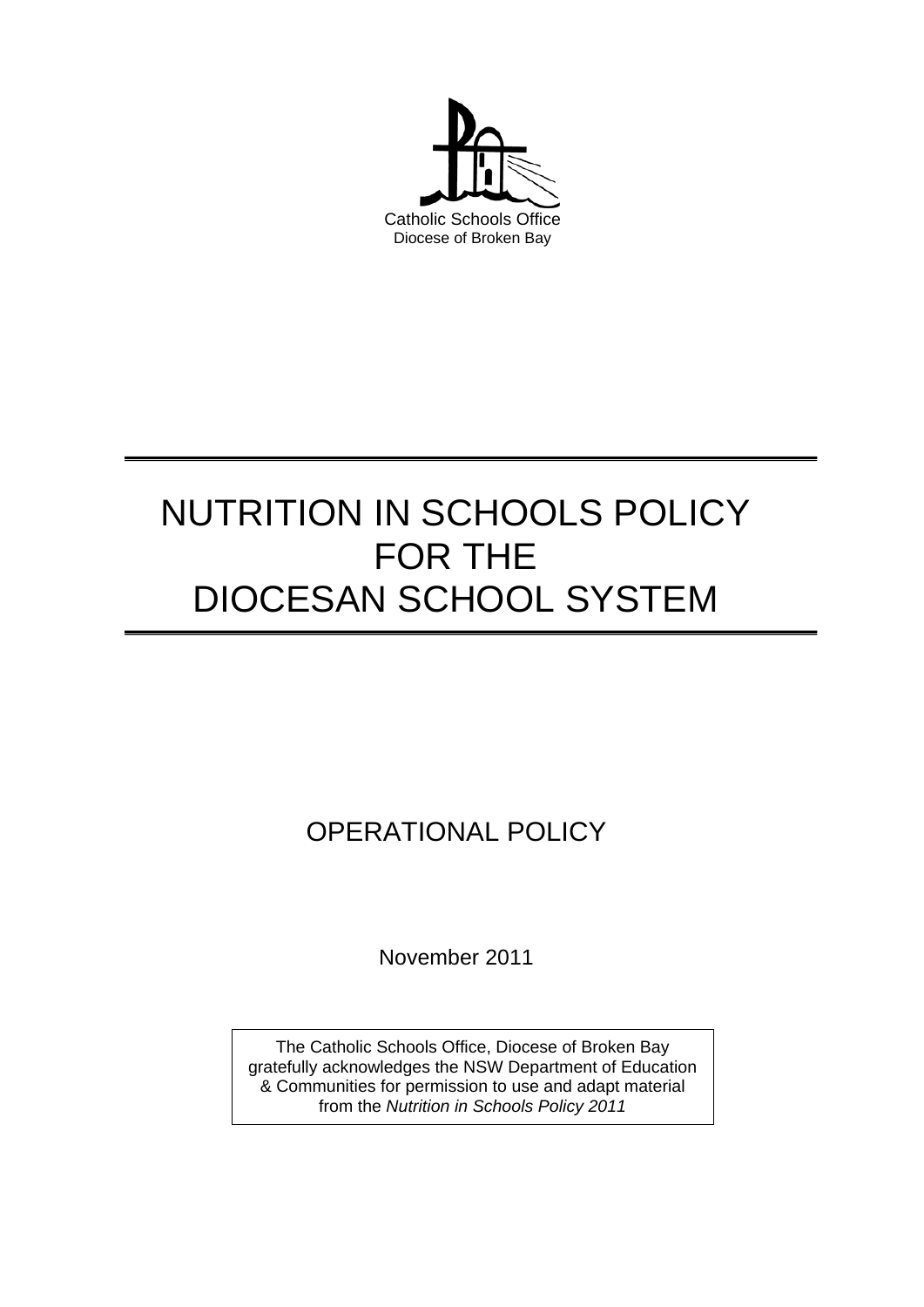#### **PURPOSE**

The purpose of the Nutrition in Schools Policy is to provide direction to Catholic schools, parents/caregivers, external providers and the wider school community in the Diocese of Broken Bay on the promotion and modelling of healthy eating and good nutrition in school programs and activities relating to food and drink. Many schools provide a canteen service for their students. School canteens can be operated by P&Fs, by schools themselves or leased to private companies. The Fresh Tastes NSW Healthy School Canteen Strategy requires all government schools to provide a healthy, nutritious canteen menu in line with the Australian Dietary Guidelines for Children and Adolescents. This policy requires that canteens in systemic schools in the Diocese of Broken Bay also adopt the Fresh Tastes @ School – NSW Healthy School Canteen Strategy.

### **POLICY FRAMEWORK**

In their education and formation of young people, Catholic schools actively promote the Catholic worldview which affirms every individual person as made in the image of God (Gen 1:27). Life and physical health are precious gifts of God. Catholic Schools promote and model healthy eating and good nutrition in school programs and in the school canteen. This reinforces the teaching about nutrition that occurs within the Personal Development, Health and Physical Education (PDHPE) Curriculum.

The health of students is relevant to their learning and is important to schools. The present and future health of students can be enhanced by quality learning and positive experiences at school. Developing 'Healthier School Communities', is a key priority in preventing childhood obesity. The Australian Dietary Guidelines for Children and Adolescents are designed to help young people and their families choose food and drink for a healthy life.

The Fresh Tastes NSW Healthy School Canteen Strategy aims to give students across NSW a taste for healthy foods. It also helps schools to determine the healthier types of foods that should be available for sale in their canteens. The NSW Healthy School Canteen Strategy categorises food into three groupings:

- **RED** 'Occasional' Do not sell these foods on more than two occasions per term;
- **AMBER** 'Select carefully' Do not let these foods dominate the menu and avoid large serving sizes;
- **GREEN** 'Fill the Menu' Encourage and promote these foods in the canteen.

The Canteen Menu Planning Guide with Communication Kit, the Fresh Tastes Tool Kit, the Fresh Ideas for a Healthy School Canteen recipe file and the 'Come into my Canteen' DVD have been developed to assist schools in implementing the Strategy.

### **POLICY CONTENT**

The policy includes:

1.1 Any activities and programs within the school setting relating to or involving food and drink should promote and model healthy eating and good nutrition to students.

1.2 The Fresh Tastes @ School - NSW Healthy School Canteen Strategy, as outlined in the Fresh Tastes @ School Canteen Menu Planning Guide, is to be adopted and implemented by all canteens in the Diocesan Schools System. This applies irrespective of whether the canteen is managed by the school's P&F, the school itself or an external provider.



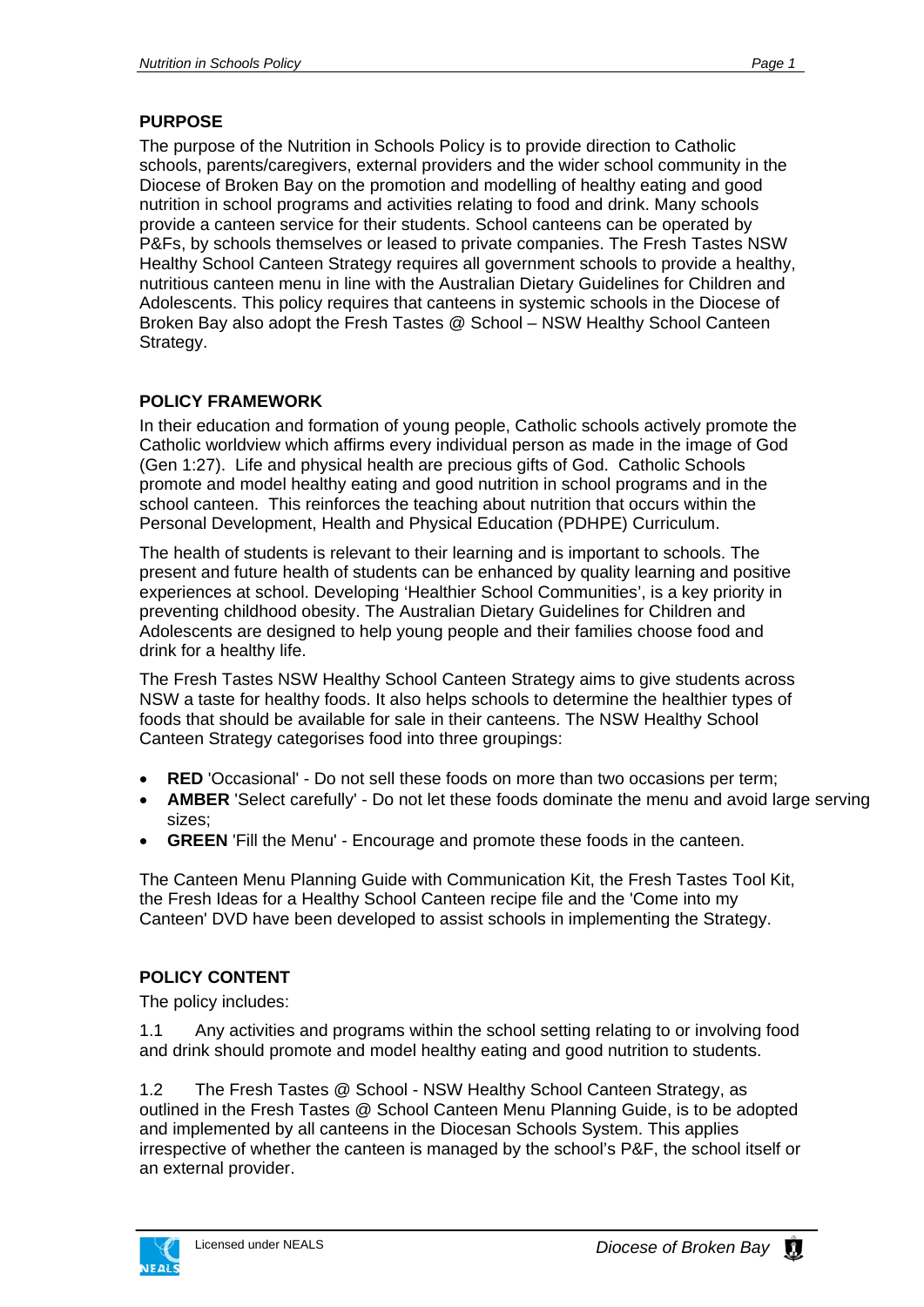1.3 All sugar sweetened drinks that exceed the nutritional criteria for 'occasional' foods outlined in the Fresh Tastes @ School Canteen Menu Planning Guide, will not be permitted for sale in either school canteens or vending machines located on school premises.

1.4 The teaching of nutrition education is part of the Personal Development, Health and Physical Education (PDHPE) key learning area and it is mandated by the NSW Board of Studies for all students from Kindergarten to Year 10. Teaching and learning and all class activities in all other key learning areas should reinforce healthy eating and good nutrition wherever practicable.

1.5 All school activities that involve the provision of food and drink to students should be consistent with the Fresh Tastes @ School - NSW Healthy School Canteen Strategy.

1.6 In the planning of, off site school activities that involve the provision of food and drink to students, including excursions, camps and school functions, staff should be mindful of the Fresh Tastes @ School - NSW Healthy School Canteen Strategy.

1.7 Where school activities involve the provision of food and drink to the wider school community consideration should be given to modelling and promoting healthy eating. P&Fs are encouraged to follow the Healthy Fundraising Guidelines in this regard.

1.8 All canteen operators should provide a safe and hygienic food service and comply with National Food Law, Food Safety Standards (2002), Food Act 2003 (NSW) and Food Regulation 2010 (NSW).

1.9 School activities that involve the provision of food, should be mindful of the Diocesan Anaphylaxis Guidelines for Schools.

## **POLICY RESPONSIBILITY**

**Schools:** Principals are responsible for ensuring the requirements of this policy, guidelines and relevant legislation are met. Principals are responsible for ensuring that school policies and practices are consistent with this Nutrition in Schools Policy and are responsive to local needs, including cultural diversity. Principals will ensure their canteen operations are reviewed every two years. The recommended resource to complete the review is the Fresh Tastes - Making Your School Canteen Healthy Self Assessment Tool and Action Planner.

**Catholic Schools Office:** The Catholic Schools Office will provide support services to assist school communities with its implementation and periodically audit the local implementation of this policy.

Other support: The cross sectoral Coordinator for the Healthy School Canteen Strategy, is also available to assist school communities with its implementation. The Healthy School Canteen Coordinator can be contacted at [schoolcanteens@det.nsw.edu.au](mailto:schoolcanteens@det.nsw.edu.au). The NSW School Canteen Association provides support and information to schools through newsletters, Expos, Award program, Buyers Guide and their web site.